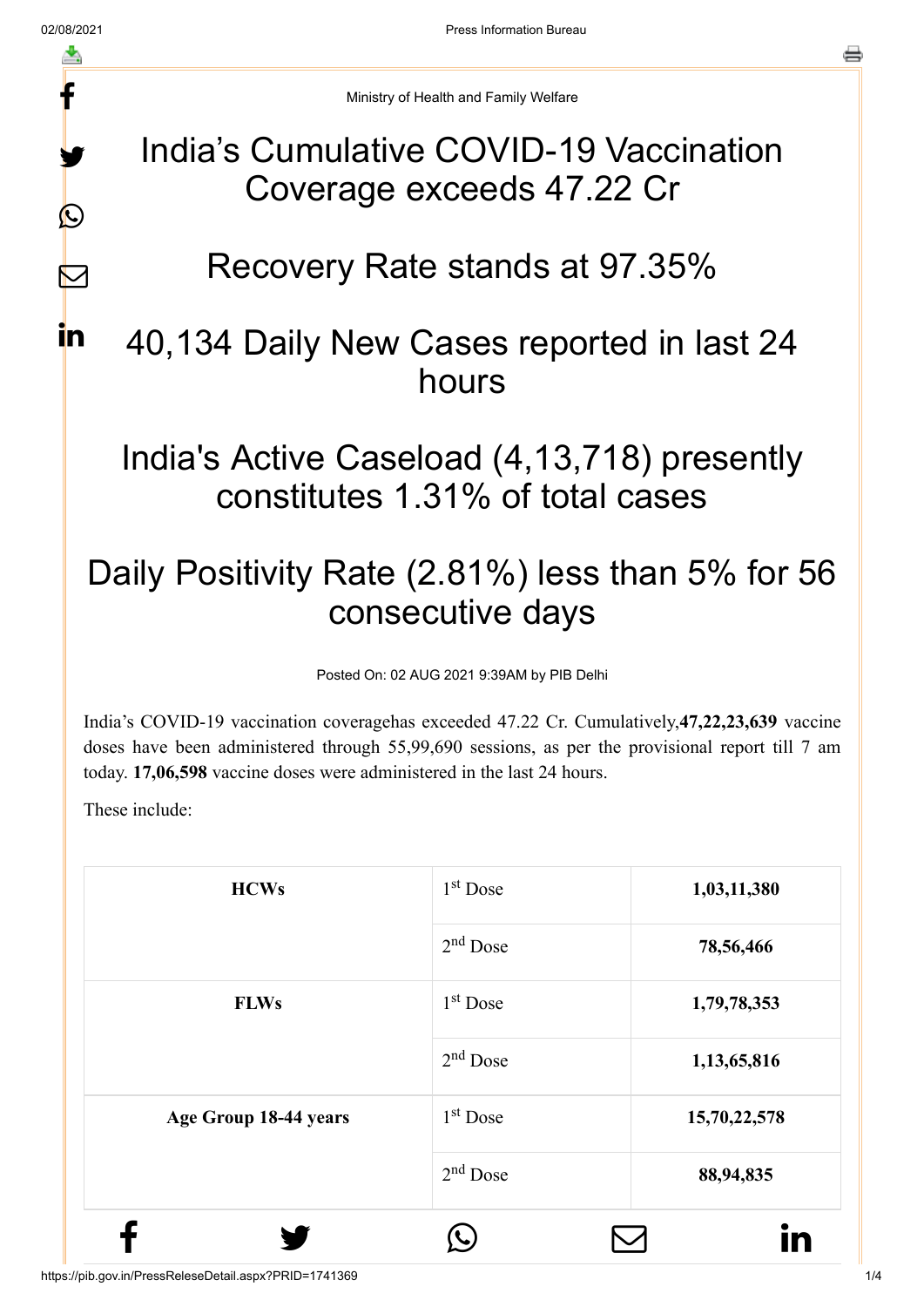| Age Group 45-59 years<br>Т           | $1st$ Dose | 10,65,50,619    |  |
|--------------------------------------|------------|-----------------|--|
|                                      | $2nd$ Dose | 3,94,29,559     |  |
| Over 60 years<br>$\mathbf{\Omega}$   | $1st$ Dose | 7,61,31,656     |  |
|                                      | $2nd$ Dose | 3,66,82,377     |  |
| $\blacktriangledown$<br><b>Total</b> |            | 47, 22, 23, 639 |  |
| in                                   |            |                 |  |

The new phase of universalization of COVID-19 vaccination has commenced from 21st June, 2021. The Union Government is committed to accelerating the pace and expanding the scope of COVID-19 vaccination throughout the country.

Out of the people infected since the beginning of the pandemic, **3,08,57,467 people have already recovered from COVID-19** and **36,946** patients have recovered in the last 24 hours. This constitutes an overall recovery rate of **97.35%.**



India has reported 40,134 daily new cases in the last 24 hours.

Less than 50,000 Daily New Cases have been reported since thirty-six continuous days. This is a result of sustained and collaborative efforts by the Centre and the States/UTs.

 $f \qquad \qquad \bullet \qquad \circledcirc \qquad \qquad \circledcirc$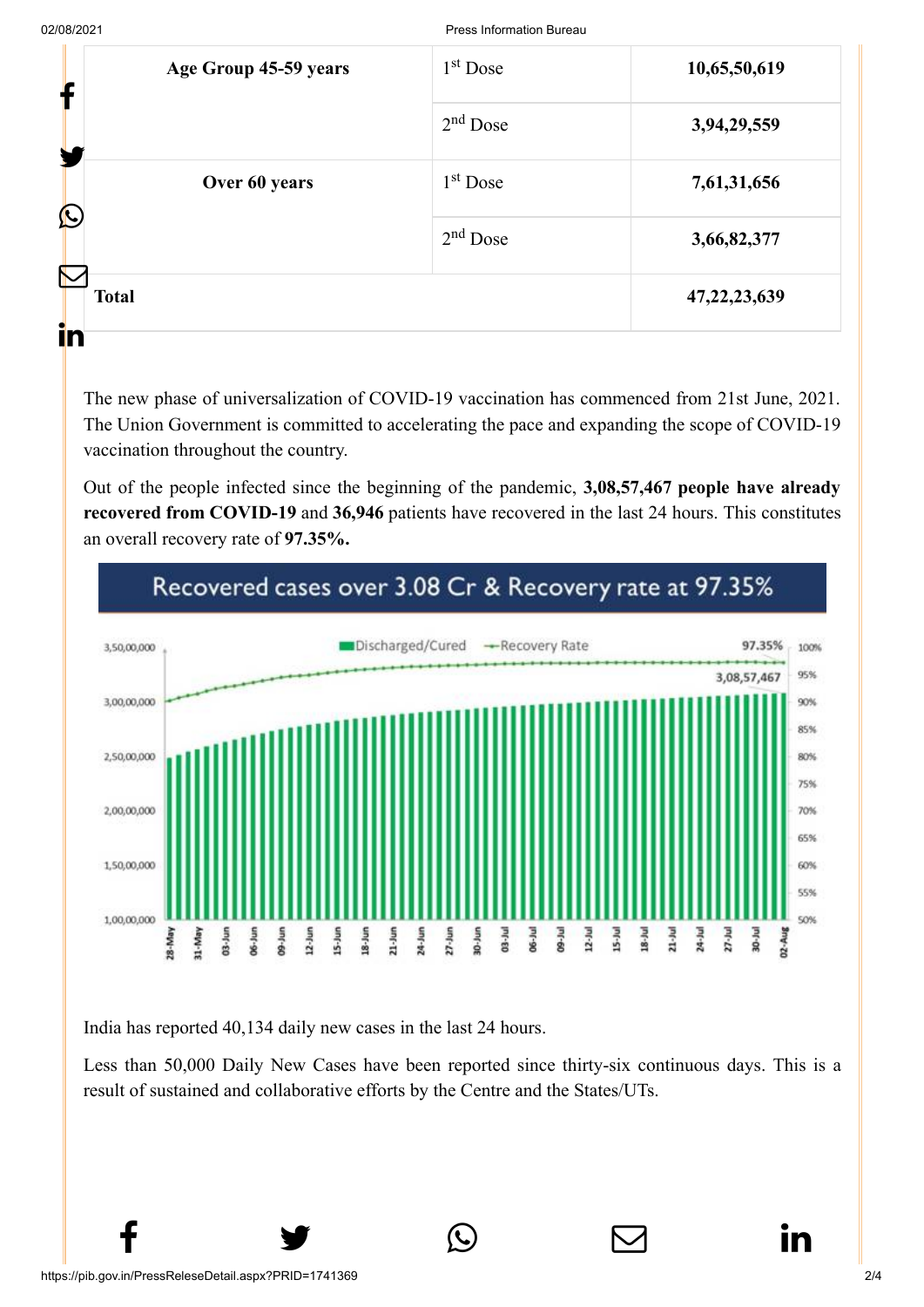02/08/2021 Press Information Bureau



India's Active Caseload today stands at **4,13,718**and active cases now constitute**1.31%** of the country's total Positive Cases.



With substantially ramped up testing capacity across the country, a total of 14,28,984 tests were conducted in the last 24 hours in the country. Cumulatively, India has conducted over **46.96 crore** (**46,96,45,494**) tests so far.

While on one side testing capacity has been enhanced across the country, **Weekly Positivity Rate is currently at 2.37%** and the **Daily Positivity rate stands at 2.81% today.** Daily Positivity rate has remained below 5%for 56 consecutive days now.

 $f \qquad \qquad \bullet \qquad \circlearrowright \qquad \qquad \circlearrowright \qquad \qquad \bullet$